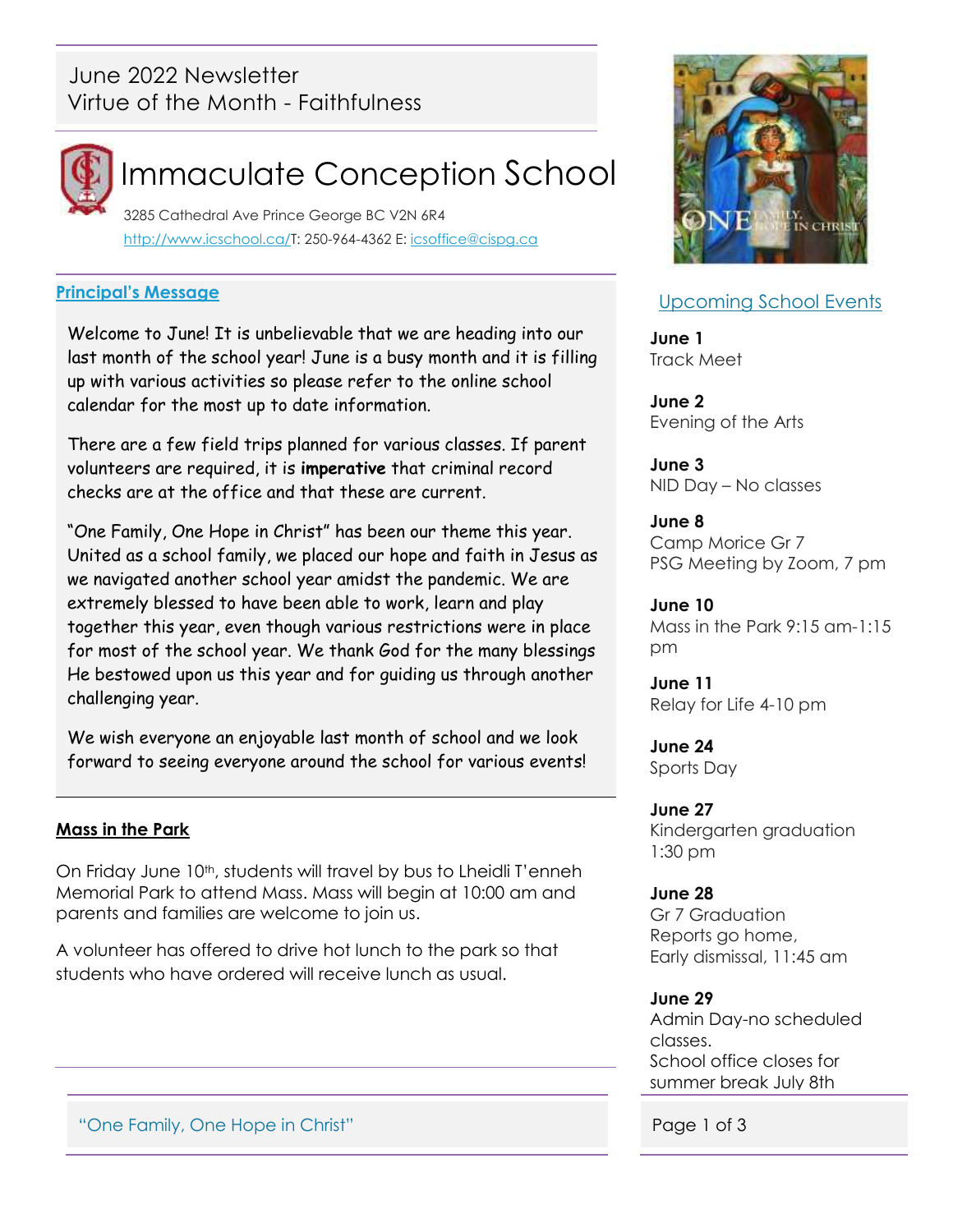#### **IC Relay for Life**

We are preparing to participate in the Relay for Life event being held on June 11, 2022. This year it is a six-hour event and not the usual 24-hour event that we are accustomed to. This is an excellent opportunity to get involved in an amazing community event, while also raising money and awareness for cancer and cancer research. This event is open to the entire school community, and everyone is encouraged to participate.

This event will be held at Lac de Bois School and will run from 4:00pm to 10:00pm. All families are encouraged to come down in your Kodiak gear, walk a few laps with our school community, and enjoy this special event.

# Faith Matters



Please join us for 25<sup>th</sup> Anniversary of the **Presbyteral Ordination** 

of

Father Chris Lynch

Mass will be celebrated on Friday, the third of June two thousand and twenty two at seven o'clock in the evening.

Ordination June 6, 1997

A reception will follow in the Church Hall

**Immaculate Conception Parish** 3285 Cathedral Avenue Prince George, BC

Please RSVP to Martha Primus by May 27<sup>th</sup>

call 250-964-4898 or email icparish@pgdiocese.bc.ca

John 15.9

"As the Father has loved me, so I have loved you; abide in my love."



### **Faith Matters Important Dates**

#### **School Mass**

**June 10** Mass in the Park 9:15 am-1:15 pm

#### **Parish/School Mass**

**Mass Schedule IC Parish Daily Mass 9 AM Mon – Fri Sunday 9 & 11AM, 7 PM**

**Livestream Mass 9 AM daily on weekdays and Sunday at 11 AM**

**Please check our website regularly for further news and updates from our parish.**

#### **Pastor: Fr Chris Lynch**

Sunday, July 24<sup>th</sup> will be Fr. Chris' last day with the parish

### **Important Information and Forms Due**

**June 16** Kindergarten Orientation at 1 pm

**June 17** K & Gr 6 West Lake Trip

**June 19** Father's Day

**June 20** Gr 7 College Heights Tour

"One Family, One Hope in Christ" **Page 2 of 3**